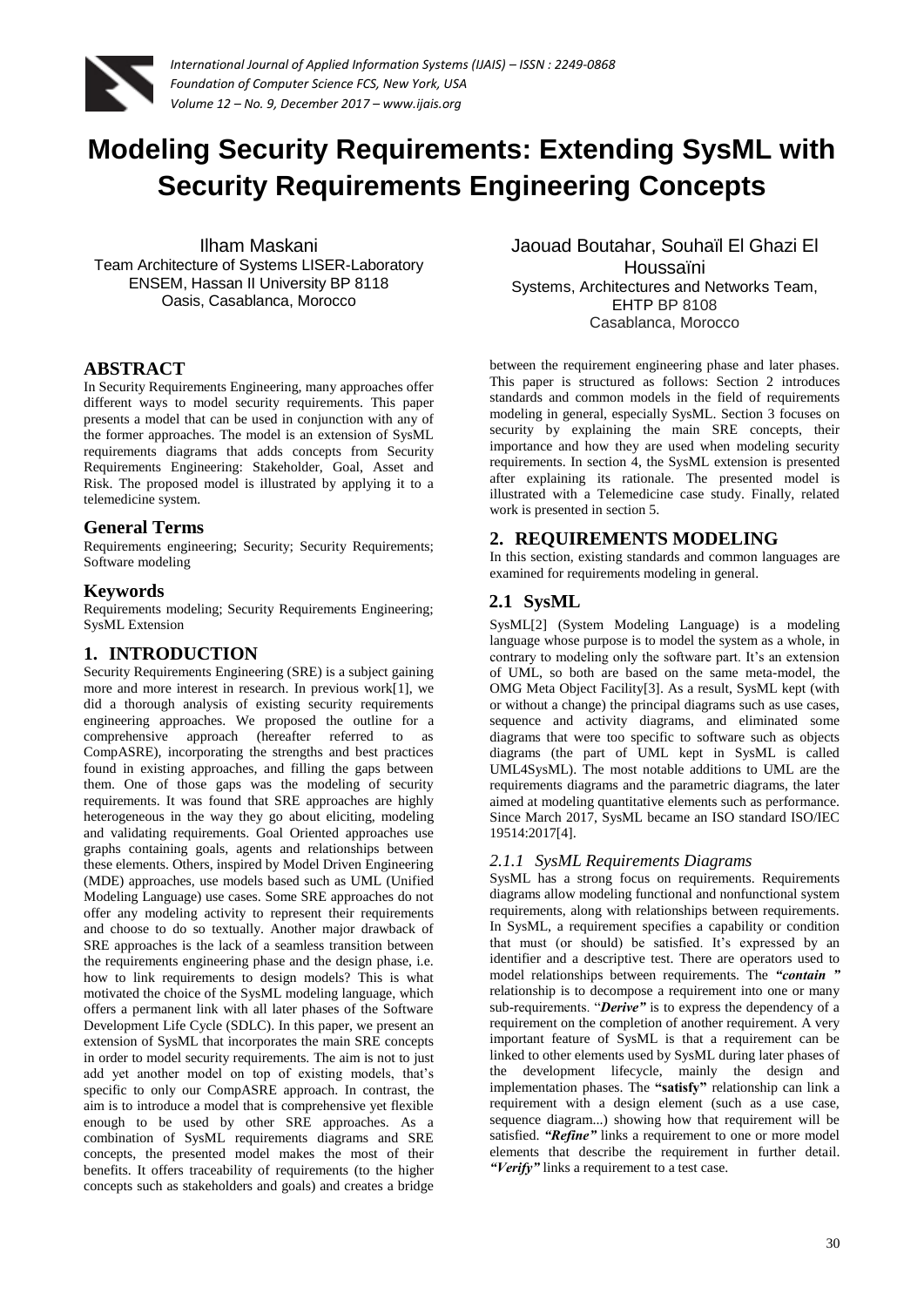

# **2.2 Goal-Oriented models**

Goal-Oriented Requirements Engineering (GORE) has been a shift from traditional requirements engineering as it introduces concepts such as goals and agents to deal with more and more complex software systems and their environment. They have the advantage of capturing software specifications for the system and its environment. In GORE, a requirement is "a goal whose achievement is the responsibility of a single software agent". Thus, goals are criteria to achieve requirements completeness and pertinence. Goal modeling and refinement allow requirements traceability. Literature offers many GORE approaches, each offering a set of graphs to model requirements.

#### *2.2.1 KAOS*

KAOS (Keep All Goals Satisfied)[5] is a GORE approach where requirements are documented using a goal tree, with strategic goals as the root and requirements assigned to a specific agent as terminal leaves. Once an initial set of goals and agents are identified, goals are refined using AND/OR decomposition into soft goals until each terminal goal is realizable by an agent. KAOS offers 4 graphs, the main two graphs being (1) the goal model that represents hierarchical goals and (2) the responsibility model the represents agents and the goals assigned to each.

#### *2.2.2 I\* framework / Tropos / GRL / URN*

The i\* modeling framework[6] is an agent-oriented and goaloriented modeling framework. It relates goals to the organization context (agents). Models offered by i\* are (1) the strategic dependency model which shows relationships between actors, and how they rely on each to achieve goals, and (2) the strategic rationale model that shows the interests of the agents and links between tasks and goals. That second is a main feature of i\* as it allows to captures tradeoffs, which means it allows reasoning between two alternative solutions for the system to be. Requirements are expressed in form of actors' properties and relations.

I\* is adopted by Tropos [7], an agent-driven software development methodology, with strong focus on the early phases of the SDLC as it includes an early requirements phase and a late requirements phase.

GRL (Goal-oriented Requirement Language)[8] is a language for supporting goal-oriented modeling and reasoning of requirements, based on the i\* framework. GRL uses the concepts of intentional elements (goal, softgoal, resource and task), links and actors.

URN (User Requirements Notation) [9] is an ITU standard (Z.151 (10/12)) intended for the elicitation, analysis, specification, and validation of requirements. It's composed of two complementary languages: one for capturing goals provided by GRL (by transitivity based on i\*) and one for capturing scenarios provided by the [Use Case Map](http://jucmnav.softwareengineering.ca/foswiki/bin/view/UCM/AboutUseCaseMaps)  [\(UCM\)](http://jucmnav.softwareengineering.ca/foswiki/bin/view/UCM/AboutUseCaseMaps) notation.

#### *2.2.3 Techne*

Techne is a formal abstract language to model requirements[10]. It means that it's a basis upon which new requirements modeling languages can be built. Techne creates r-nets (Requirements nets). A Techne-based language will then visually translate these nets into graphs, with a chosen notation. An advantage of Techne is that it can better capture

priorities between requirements. Additionally, it offers transformation patterns between i\* and Techne.

#### **3. SECURITY REQUIREMENTS ENGINEERING**

This section presents the main SRE concepts, their definition and use in a SRE. It also presents how security requirements are modeled in SRE approaches.

# **3.1 SRE concepts**

Prior to any modeling activity, security requirements have to be elicited. From our previous study (9 approaches were studied, referenced in the introduction for further details), it was found that in order to elicit requirements, any SRE approach uses a different set of the same concepts. These concepts are drawn from both the fields of security and requirements engineering. All 9 approaches include identifying "goals", 7 of them identify threats, 6 of them identify stakeholders and 4 of them identify assets and risks. It seems logical that any given model to represent security requirements will have to use these concepts. Table 1 offers a definition of these concepts, which is based on the ISO/IEC 27000:2016 vocabulary[11]. Those are the definitions that CompASRE and the presented model are based on.

| <b>Table 1. SRE concepts definitions</b> |  |
|------------------------------------------|--|
|------------------------------------------|--|

| Concept     | <b>Definition</b>                                                                                                                                                                                                                                                                                                                    | <b>Alternate</b><br>labels          |
|-------------|--------------------------------------------------------------------------------------------------------------------------------------------------------------------------------------------------------------------------------------------------------------------------------------------------------------------------------------|-------------------------------------|
| Stakeholder | Person or organization that can<br>affected<br>affect. be<br>by,<br><b>or</b><br>perceive themselves to<br>he<br>affected by a decision<br><b>or</b><br>Some<br>activity.<br>approaches<br>include other systems that have<br>an interest in the IS. We include<br>also internal software agents to<br>whom a goal will be assigned. | Actor,<br>client, agent             |
| Asset       | Anything that has value to the<br>organization,<br>its<br>business<br>operations and their continuity,<br>including Information resources<br>that support the organization's<br>mission (Data).                                                                                                                                      | Information,<br>Resource,<br>Object |
| Goal        | A Security objective that must<br>be achieved by the system to be                                                                                                                                                                                                                                                                    | Objective                           |
| Risk        | Potential<br>that<br>will<br>threats<br>exploit vulnerabilities of an<br>information asset or group of<br>information assets and thereby<br>cause harm to an organization                                                                                                                                                            |                                     |
| Requirement | Need or expectation that is<br>stated, generally implied<br><b>or</b><br>obligatory. Requirements<br>are<br>low level details of goals.                                                                                                                                                                                              | Goal,<br>objective                  |

As an illustration of how these concepts are used in SRE, figure 1 shows the outline of CompASRE. The scope of this article is limited to the modeling activity (referred to below as 'Format requirements'). It supposes that the previous steps of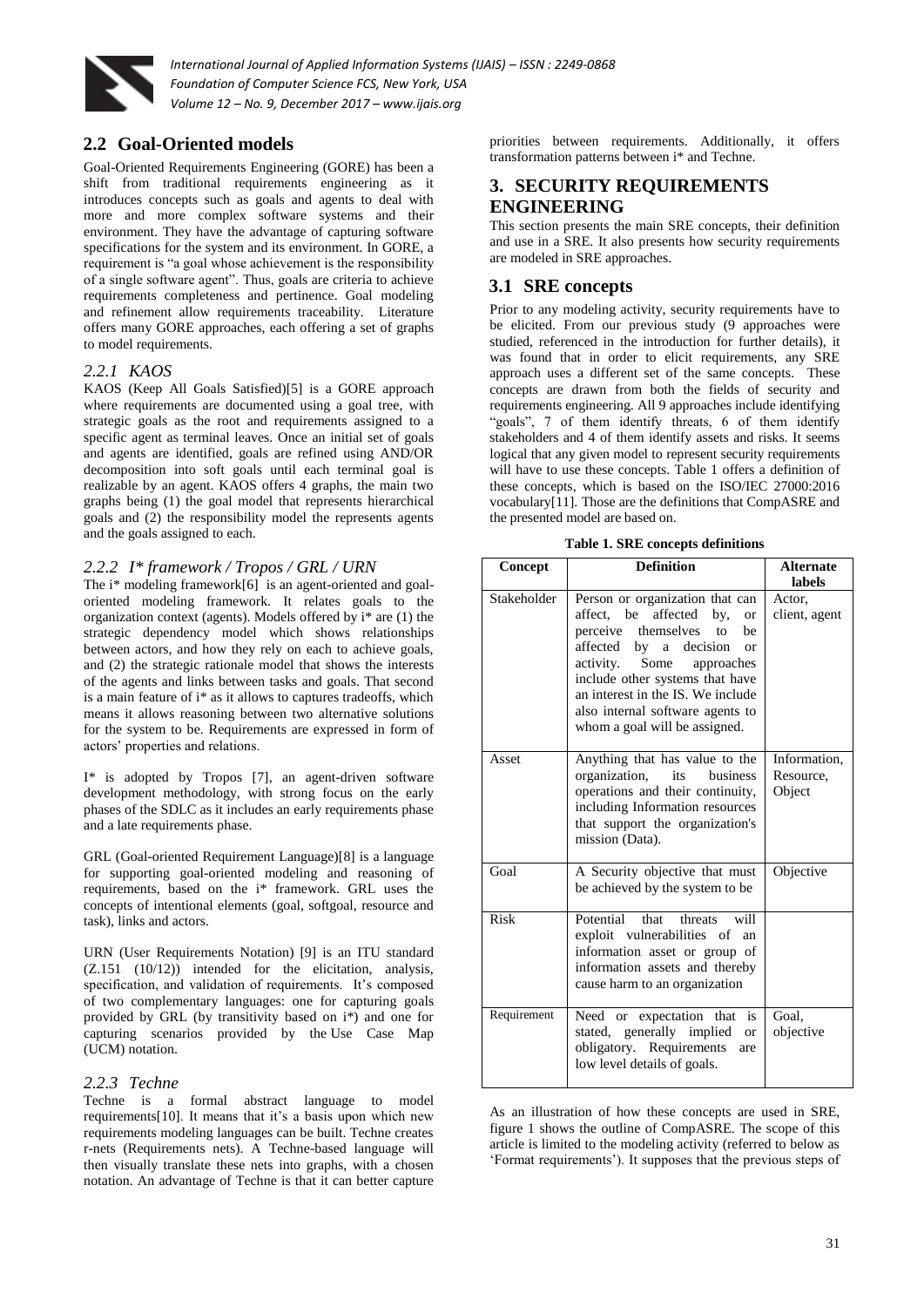

CompASRE or any other SRE approach have already been conducted to extract security requirements.

| Phase I: Context<br>establishment | I.1 Identify stakeholders<br>I.2 Identify assets<br>I.3 Identify goals                                           |                                                                    |                                                                                                                                |  |
|-----------------------------------|------------------------------------------------------------------------------------------------------------------|--------------------------------------------------------------------|--------------------------------------------------------------------------------------------------------------------------------|--|
| Phase II: User 1<br>Goal track    | II.1 Derive security<br>requirements<br>from<br>stakeholders goals<br>πτ<br>Format<br>requirements               | Phase III: Risk<br>track                                           | III.1 Perform risk assessment<br>III.2 Derive security requirements<br>from the security controls<br>III.3 Format requirements |  |
| Phase IV:<br>Validation           | IV.1 Categorize and prioritize requirements<br>IV.2 Inspect and validate requirements<br>IV.3 Enhance repository | Scope of our article                                               |                                                                                                                                |  |
| Phase V:<br>Integration           |                                                                                                                  | V.1 Integrate security requirements with other system requirements |                                                                                                                                |  |

**Fig 1: Outline of CompASRE**

# **3.2 Requirements modeling in SRE**

This section describes the models used in SRE for the requirements modeling activity. Proposed models for security requirements are adaptations of common requirements modeling languages to better suit the field of security. It is to note that not every SRE approach offers requirements modeling (i.e. SOUARE [12], MSRA[13], SREF[14]), and choose to describe requirements textually. A modeling activity can be included without specifying the model itself (Holistic SRE Framework [15]). As for the approaches that do define a specific model for security requirements, the models used are either based on GORE or based on UML extensions.

#### *3.2.1 GORE Based*

Many SRE approach take inspiration from GORE approaches. As a result, their models also use GORE models as described in section 2.2. Van Lamsweerde suggests elaborating security requirements using KAOS intentional anti-models based on threats[16]. First, security goals are modeled. Then, from the former model, an anti-model is derived based on threats. Finally, from both former models countermeasures are derived and security requirements are defined. The i\* framework is used by Secure Tropos[17], an extension of Tropos that deals with security. The STS approach [18] also uses the i\* modeling framework. Security requirements are specified, via the STS-ml requirements modeling language, as contracts that constrain the interactions among the actors.

#### *3.2.2 UML Based:*

In the Security Requirements Engineering Process (SREP)[19], elicited security requirements are modeled using UMLSec[20], or expressed as security use/misuse cases or as plain text. But not all requirements are modeled, and not in a unified way. Security requirements are then documented in a *Security Requirements Specification Document* which will be refined in subsequent iterations of the SREP process. In the MOSRE process proposed in [21], UMLsec and SecureUML[22] are suggested for security based modeling of the functional requirements. UML based models have not been considered in our aim to model requirements. They are better suited for modeling at the design phase considering the advanced stereotypes used by UMLSec (fair exchange, secure links, no down-flow…) that already discuss architectural elements or mechanisms. As for SecureUML, it focuses only on modeling Role Based Access Control (RBAC) and authorization constraints.

#### **4. ENHANCING SYSML WITH SRE CONCEPTS 4.1 Motivation**

#### The purpose is to enhance SysML requirements diagrams with the concepts taken form GORE and other SRE approaches, which are goals, stakeholders, assets and risks. The motivation for such a combination is:

- SRE concepts, mainly drawn from GORE approaches offer great traceability. Each requirement would be matched with the stakeholder who expressed it, the security goal and asset it covers and the associated risk. This will help when categorizing, prioritizing and validating requirements, and at later phases of the SDLC when managing requirements.
- SysML requirements diagrams can be linked to later diagrams and model elements used by SysML during later phases of the SDLC, mainly the design and implementation phases. For example, a requirement can have a « verify » relationship with a use case that shows how that use case satisfies that requirement. Such a link isn't guaranteed when using GORE approaches to model requirements. This assures that the goals expressed by stakeholders will be without a fault taken into account at later phases.
- SysML being an UML extension, it will be easier to adopt by practitioners due to its familiarity. This is even more relevant for existing SRE approaches already using UML.

# **4.2 Extension mechanism**

In order to achieve the purpose, the stereotype extension mechanism offered by UML is used. As an example, SysML requirements diagram is itself a stereotype of the class diagram, adding the properties 'Id' and 'Text', as shown in figure 2.



#### **Fig 2: Basic SysML requirements diagram meta-model**

A stereotype can extend a metaclass or another stereotype. So, to create our model, the "Requirement" stereotype is extended with a new stereotype « Security Requirement », and SRE relevant properties are added to it.

# **4.3 Proposed extension**

Figure 3 shows the stereotype created for security requirements. SRE concepts were added as properties. The values of these properties are the stakeholders, goals, assets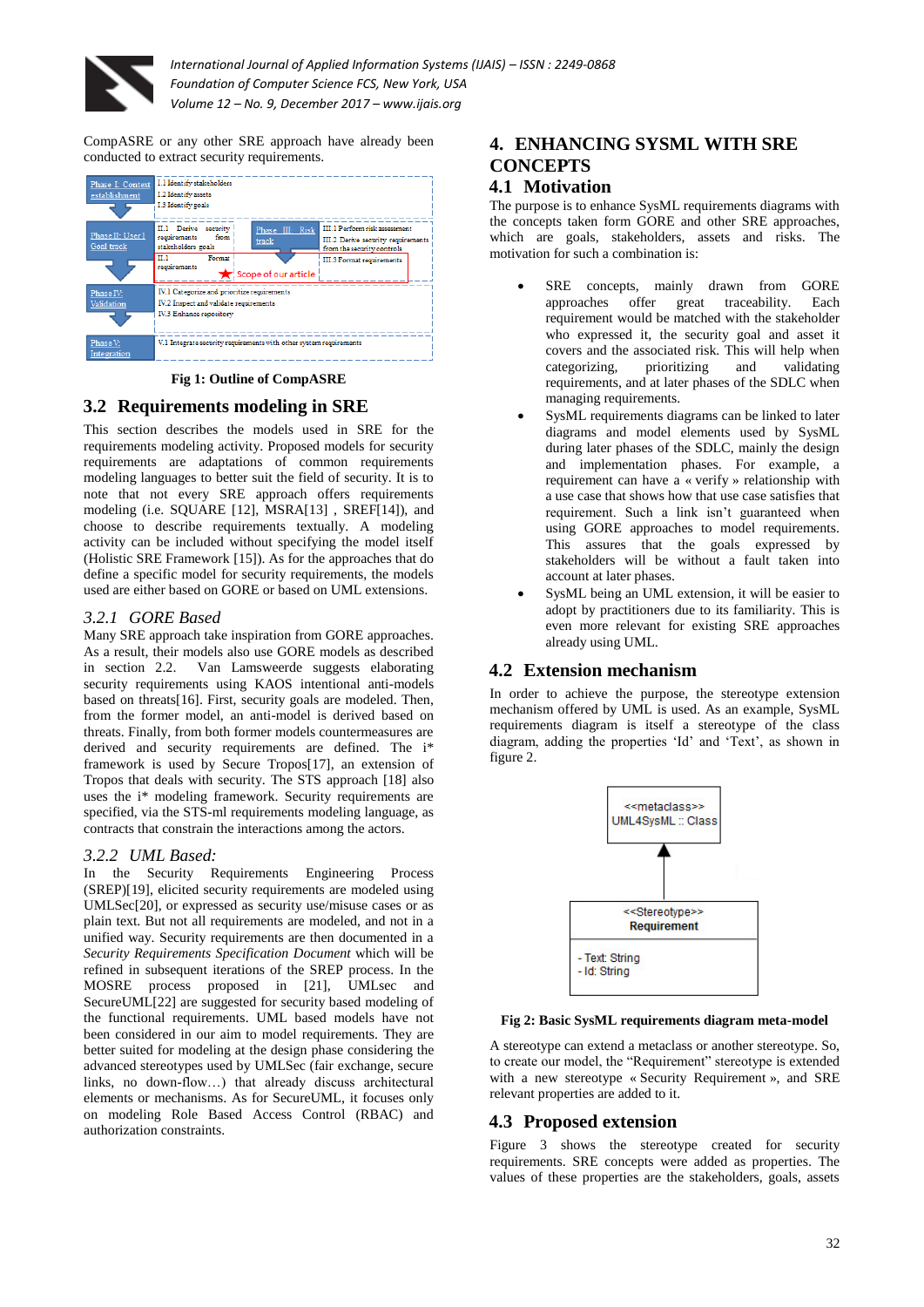

and risks as identified during the early phases of requirement elicitation.

- ExpressedBy: the stakeholder 'S' who expressed the goal that the requirement covers. Stakeholders can be an internal or external entity such as users, a single part of the system or an external entity
- GoalCovered: the goal 'G' that the requirement covers.
- AssetCovered: The asset 'A' that the requirement covers.
- RiskCovered: the risk 'R' that is mitigated through this requirement



**Fig 3: Security Requirement stereotype** 

Consequently, after eliciting security requirements, each requirement will be uniquely identifiable and expressed as follows: SecReq =  ${ID; S; G; A; R}$ 

The text property can still be used for the sake of ease of reading but is not necessary to identify and express a requirement.

# **4.4 Case study**

#### *4.4.1 Telemedicine*

In this section, in order to illustrate our model the example of a Telemedicine System is used. A Telemedicine System is a web or mobile application that allows patients, among other features, to have a virtual consultation with a doctor via a video-telephony technology. When first logging in, the patient creates his profile providing a brief medical history. Then, he can make an appointment with one of the registered doctors. A record is created for each consultation containing doctor's consultation notes, images uploaded by the patients, prescriptions, lab results, etc … Such personal and medical data is very security sensitive. Research in telemedicine stretches the importance of security to ensure the adoption of

such systems and the quality of the care provided [23]. Furthermore, a systematic review reported security concerns such as the use of poor encryption standards and proprietary protocols for communication without proof of security[24]. For this particular example, we will focus on the integrity of the patient's health records.

#### *4.4.2 Modeling Integrity*

When eliciting security requirements, stakeholders, assets, goals and risks are identified. Below is a subset of the identified elements relevant to health records integrity.

- Stakeholders:
	- $\bullet$  Patient = P
	- $Doctor = D$
	- System's Editor = E
	- Software  $= S$
	- Software's Administrator = A
	- Assets:
		- Health records  $=$  HR
		- Patient's personal information = HR1
		- Patient's initial medical history = HR2
		- Patient's current or future medical information= HR3
	- Goals:
		- G1: Guarantee 'HR' updates integrity
		- G1.1: An 'HR' update can only be done by the patient or an authorized doctor
		- G1.1.1: An authorized doctor is a doctor who conducted a consultation on a patient, or a doctor appointed by the patient as the primary physician.
		- G1.1.2: A patient can only update his personal information 'HR1' and initial medical history 'HR2' of his own HR.
		- G1.1.3 A doctor cannot update the 'personal information' and 'initial medical history' information, and can update all other information 'HR3'.
		- G1.2: HR is to be archived after each update for later retrieval.
		- G1.3: For each HR update, the system should record who did the update, and when it was done.
	- Risks:
		- R1: update of the HR by unauthorized third party using an authorized doctor identity
		- R2: update of the HR by unauthorized third party using the patient's identity.

Figure 4 shows the resulting requirements diagram. Relationships between requirements used are the "contain" and the "satisfy" relationships, explained in section 2.1.1.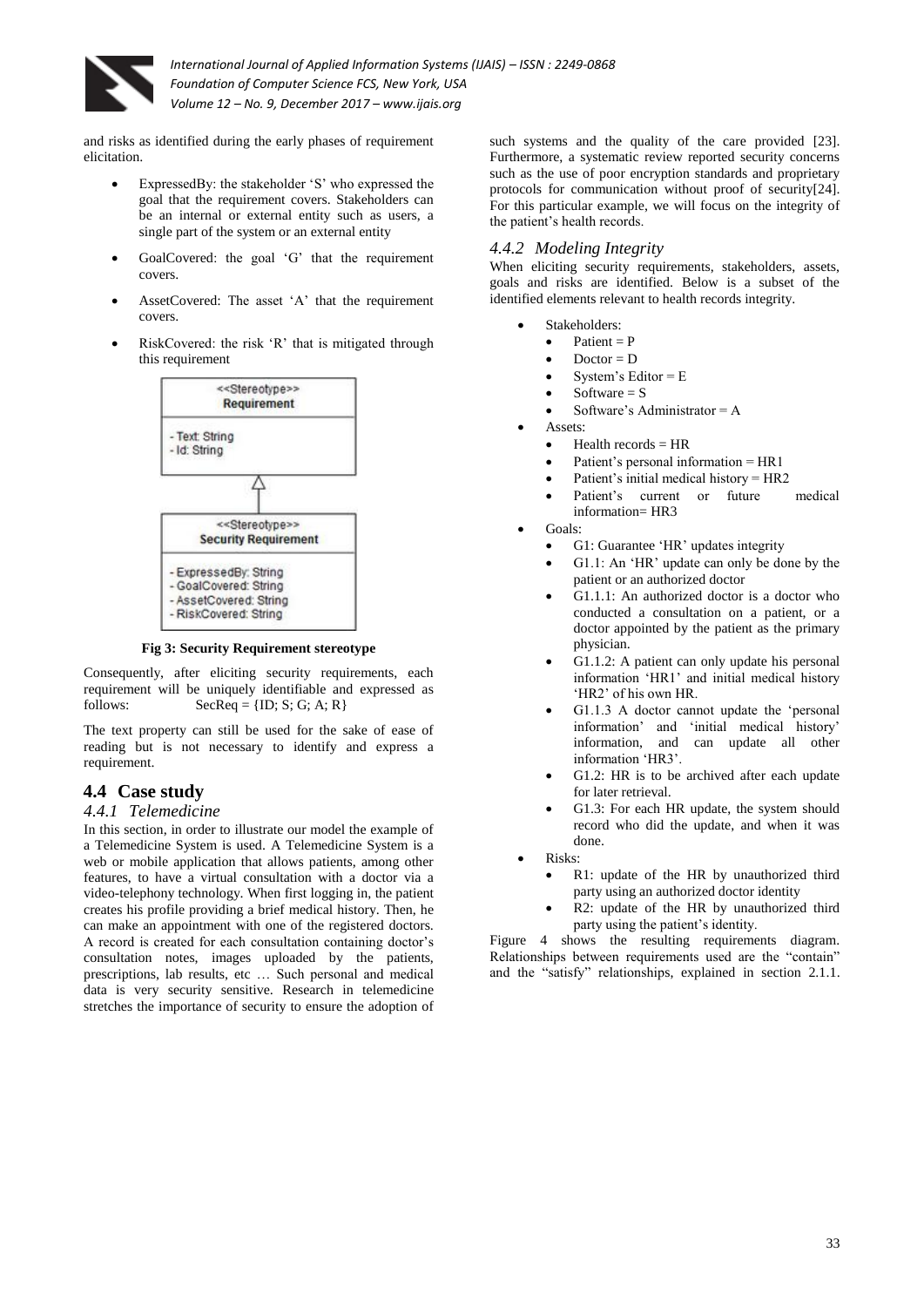



#### **Fig 4: Extended requirements diagram for HR integrity**

Another useful feature of SysML requirements diagrams is that they can be shown in a graphical, tabular or tree format. A tabular format has the advantage of being familiar to nonmodel users, when dealing with stakeholders for example. The requirements properties are shown as columns, so it will be highly useful during categorization and validation steps of requirements engineering where we can focus on requirements by stakeholder or risk for example.

#### **4.5 Compatibility with other SRE approaches**

A strong point of the proposed model is that it can be used with any other SRE approach that offers no specific way to model its requirements. For it to be usable by other SRE approaches, some requirements properties are kept optional as not every approach will cover all these elements. For example, SQUARE methodology does not identify stakeholders, so the property 'ExpressedBy' cannot be used in conjunction with SQUARE. As for the SRE approaches that already have their own models, our model can be complimentary to theirs, especially the ones that already use UML models such as use case or misuse case diagrams.

#### **5. RELATED WORK**

This section examines other works that use SysML with other SRE concepts. Laleau et al. [25]combined SysML with the B formal method. They extended SysML with the KAOS goal model and gave rules to derive a formal B specification from this goal model. This combination itself was not the objective of the paper. Their objective was to derive automatically a formal specification from an informal one. Moreover, they do not address security requirements. In [26], the authors present SysML-Sec, a Framework for design and development of secure embedded systems. It offers an extension of SysML for requirements (system analysis), design, and system validation. It's specific to embedded systems as it highly takes into account the correlation between software and hardware requirements. They elicit security requirements by identifying threats and vulnerabilities and doing a risk assessment. But they do not keep track of stakeholders or goals expressed by them. Another drawback is that it has a too strong emphasis on vehicular embedded systems, and the coupling between hardware and software engineering. [S08] used SysML requirements diagrams, requirements tables and use cases to model requirements of a road traffic management system.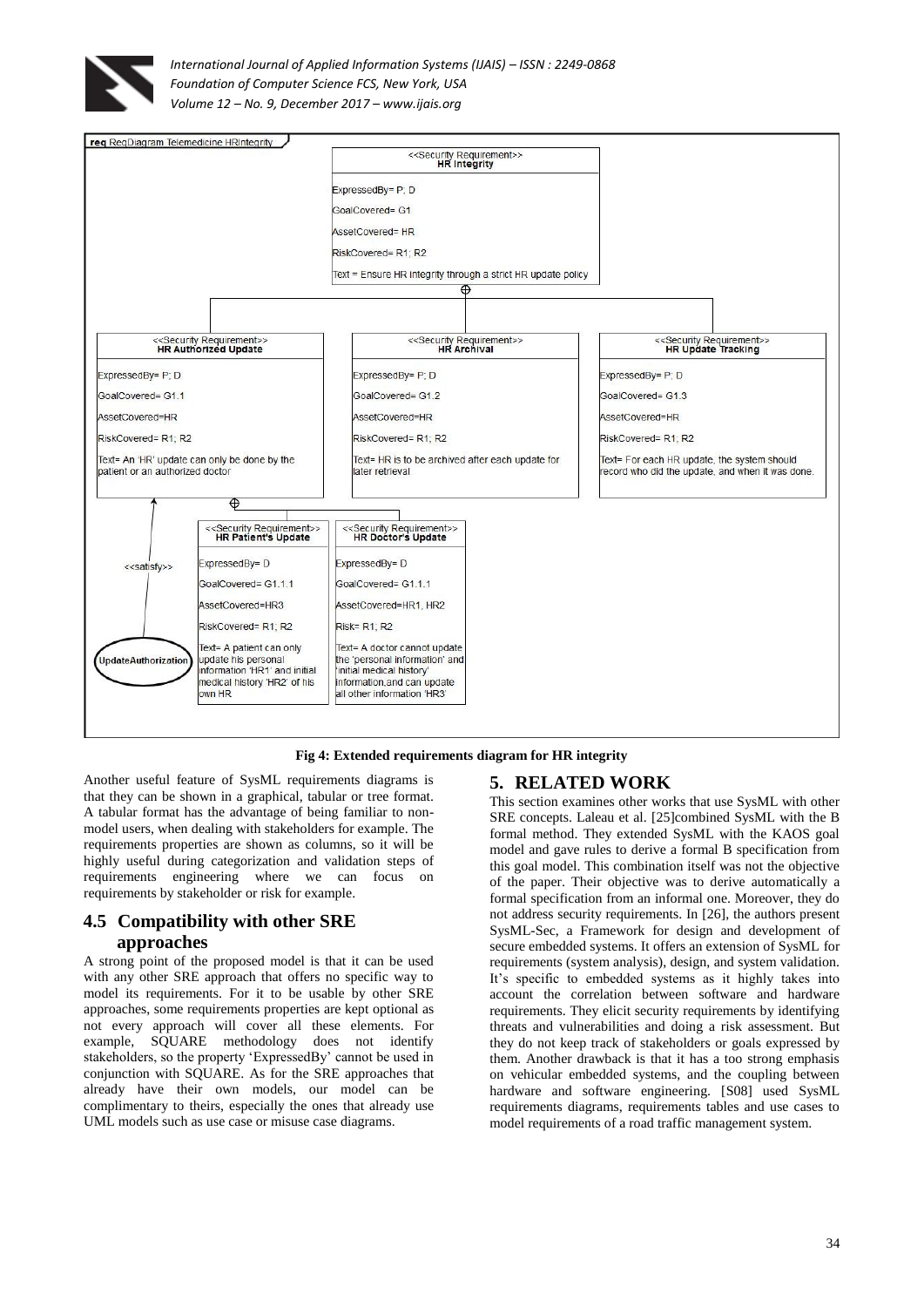

# **6. CONCLUSION & FUTURE**

#### **DIRECTIONS**

In order to better model security requirements, the purpose of this paper was to present an extension of the SysML requirements diagram by adding concepts drawn form Security Requirements Engineering. This choice was dictated by the benefits offered by both SysML requirements diagrams and the use of SRE concepts. As a result, the presented model maintains the main advantages of SRE such as requirements completeness and traceability to goals and stakeholders. It enables to visualize risk coverage by linking requirements to the related risks. As an extension of SysML requirements diagram, our model guarantees to fill the gap between the requirements engineering phase and later phases such as design, implementation and test. It also benefits from UML familiarity to encourage its use. Last, but not least, it has has the major advantage of being compatible with other SRE approaches or complementary to other SRE models.

Future directions for our research are to validate the proposed CompaSRE approach and model by applying them to a concrete security sensitive system. Their benefits will have to be evaluated by comparing them to other SRE approaches. The model's usability and comprehensiveness will have to be proved by using it with a different approach. It's also planned to develop a tool to support CompASRE, especially the modeling step.

#### **7. REFERENCES**

- [1] I. Maskani, J. Boutahar, and S. EL Ghazi El Houssaïni, 2016, "Analysis of Security Requirements Engineering : Towards a Comprehensive Approach," *IJACSA Int. J. Adv. Comput. Sci. Appl.*, vol. 7, no. 11, pp. 39–45, Nov. 2016.
- [2] "What is SysML? | OMG SysML." [Online]. Available: http://www.omgsysml.org/what-is-sysml.htm. [Accessed: 14-Nov-2017].
- [3] "About the OMG System Modeling Language Specification Version 1.5." [Online]. Available: http://www.omg.org/spec/SysML/1.5/. [Accessed: 14- Nov-2017].
- [4] "ISO/IEC 19514:2017 Information technology -- Object management group systems modeling language (OMG SysML)." [Online]. Available: https://www.iso.org/standard/65231.html. [Accessed: 14- Nov-2017].
- [5] A. Van Lamsweerde and E. Letier, 2004, "From object orientation to goal orientation: A paradigm shift for requirements engineering," in *Radical Innovations of Software and Systems Engineering in the Future*, Springer, 2004, pp. 325–340.
- [6] "i\* Intentional STrategic Actor Relationships modelling [Online]. Available: http://www.cs.toronto.edu/km/istar/. [Accessed: 30-Oct-2017].
- [7] "Tropos 1." [Online]. Available: http://www.troposproject.eu/. [Accessed: 09-Nov-2017].
- [8] "GRL." [Online]. Available: http://www.cs.toronto.edu/km/GRL/. [Accessed: 09- Nov-2017].
- [9] "Z.151 : User Requirements Notation (URN) Language definition." [Online]. Available: https://www.itu.int/rec/T-REC-Z.151-201210-I/en. [Accessed: 09-Nov-2017].
- [10] N. A. Qureshi, I. J. Jureta, and A. Perini, 2012, "Towards a Requirements Modeling Language for Self-Adaptive Systems," in *Requirements Engineering: Foundation for Software Quality*, 2012, pp. 263–279.
- [11] "ISO/IEC 27000:2016 Information technology -- Security techniques -- Information security management systems -- Overview and vocabulary," *ISO*. [Online]. Available: http://www.iso.org/iso/home/store/catalogue\_tc/catalogu e\_detail.htm?csnumber=66435. [Accessed: 20-Oct-2016].
- [12] Mead N, Hough E, Stehney T , 2005, Security quality requirements engineering (SQUARE) methodology. Carnegie Mellon Software Engineering Institute, Technical report CMU/SEI-2005-TR-009.
- [13] S. F. Gürses and T. Santen, 2006, "Contextualizing Security Goals: A Method for Multilateral Security Requirements Elicitation.," in *ResearchGate*, 2006, pp. 42–53.
- [14] C. B. Haley, R. Laney, J. D. Moffett, and B. Nuseibeh, 2008, "Security Requirements Engineering: A Framework for Representation and Analysis," *IEEE Trans. Softw. Eng.*, vol. 34, no. 1, pp. 133–153, Jan. 2008.
- [15] A. Zuccato, 2007, "Holistic security management framework applied in electronic commerce," *Comput. Secur.*, vol. 26, no. 3, pp. 256–265, May 2007.
- [16] A. van Lamsweerde, 2004, "Elaborating Security Requirements by Construction of Intentional Anti-Models," in *Proceedings of the 26th International Conference on Software Engineering*, Washington, DC, USA, 2004, pp. 148–157.
- [17] P. Giorgini, F. Massacci, J. Mylopoulos, and N. Zannone, 2006, "Requirements engineering for trust management: model, methodology, and reasoning," *Int. J. Inf. Secur.*, vol. 5, no. 4, pp. 257–274, Aug. 2006.
- [18] E. Paja, F. Dalpiaz, and P. Giorgini, 2015, "Modelling and reasoning about security requirements in sociotechnical systems," *Data Knowl. Eng.*, vol. 98, pp. 123– 143, Jul. 2015.
- [19] D. Mellado, E. Fernández-Medina, and M. Piattini, 2007, "A common criteria based security requirements engineering process for the development of secure information systems," *Comput. Stand. Interfaces*, vol. 29, no. 2, pp. 244–253, Feb. 2007.
- [20] J. Jurjens, 2010, *Secure Systems Development with UML*. Berlin, Heidelberg: Springer-Verlag, 2010.
- [21] P.Salini and S. Kanmani, 2012, "Security Requirements Engineering Process for Web Applications," *Procedia Eng.*, vol. 38, pp. 2799–2807, 2012.
- [22] T. Lodderstedt, D. Basin, and J. Doser, 2002, "SecureUML: A UML-based modeling language for model-driven security," *«UML» 2002— Unified Model. Lang.*, pp. 426–441, 2002.